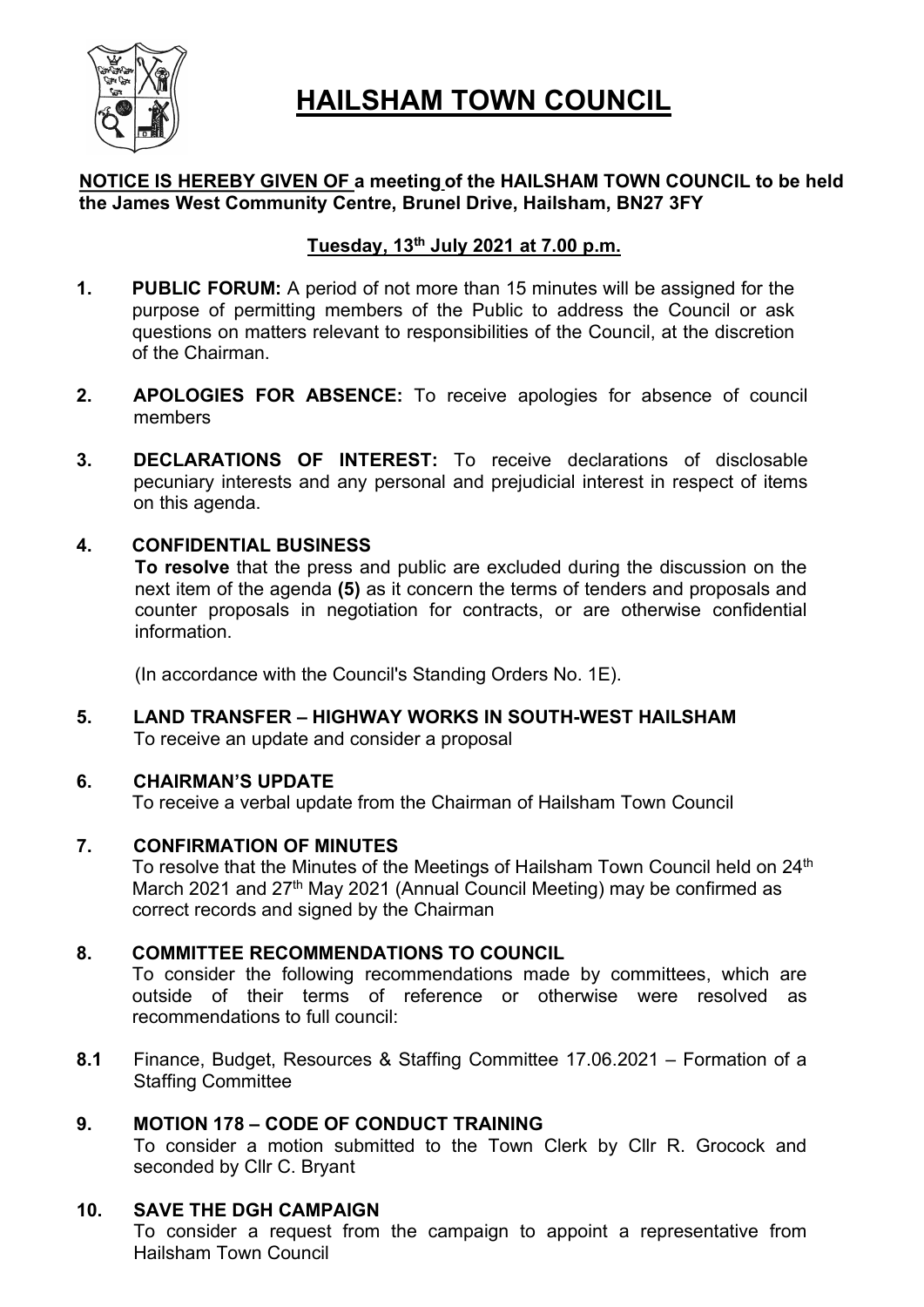# 11. PROPOSED DEVELOPMENTS IN SOUTH HAILSHAM & PROPOSED STREET LIGHTING PROVISION

To consider a proposal from East Sussex County Council Highways

## 12. CONFIDENTIAL BUSINESS

To resolve that the press and public are excluded during the discussion on the next items of the agenda (13, 14, 15 & 16) as they concern the terms of tenders and proposals and counter proposals in negotiation for contracts or the possible beginning of legal proceedings.

(In accordance with the Council's Standing Orders No. 1E).

#### 13. RECOMMENDATION FROM COMMITTEES –

Finance, Budget, Resources & Staffing Committee 17.06.2021 – Formation of a Staffing Committee (Independent Facilitator)

#### 14. MOTION 179 – HAILSHAM EAST COMMUNITY CENTRE

To consider a motion submitted to the Town Clerk by Cllr G. Blake-Coggins and seconded by Cllr P. Holbrook

## 15. MAURICE THORNTON PLAYING FIELD

To consider a proposal regarding the lease of the Maurice Thornton Playing Field

#### 16. HAILSHAM ASPIRES - CONFIDENTIAL

To receive any update required on the Hailsham Aspires Project.

Jehn Lo

 JOHN HARRISON Town Clerk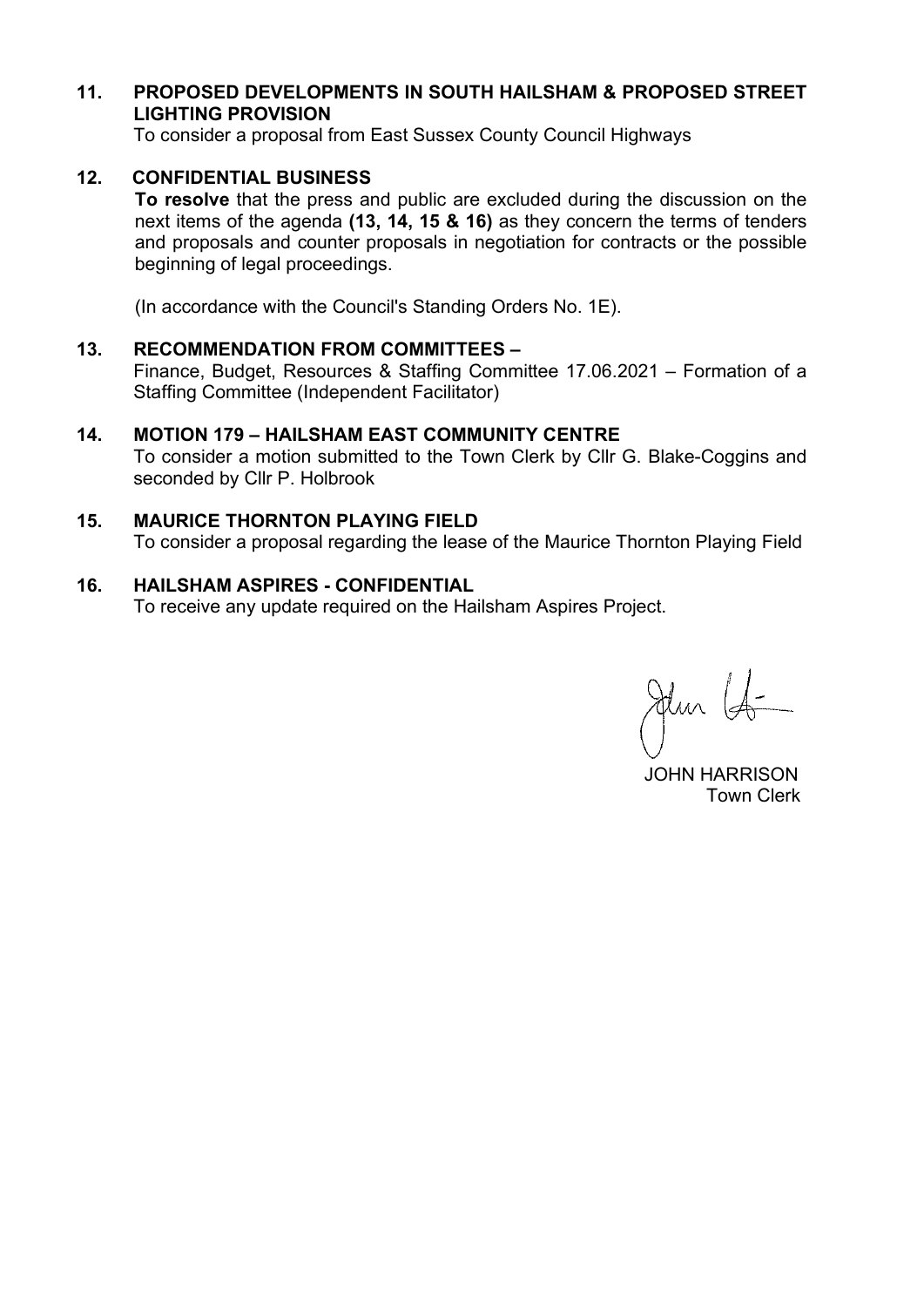| <b>Report to:</b>       | <b>Hailsham Town Council</b>                 |
|-------------------------|----------------------------------------------|
| Date:                   | 13th July 2021                               |
| By:                     | John Harrison, Town Clerk                    |
| <b>Title of Report:</b> | <b>MOTION 178 – CODE OF CONDUCT TRAINING</b> |

## **PURPOSE:**

To consider a motion submitted to the Town Clerk by Cllr R. Grocock and seconded by Cllr C. Bryant

## **BACKGROUND:**

I Cllr Richard Grocock wish to put a motion before full council it will be seconded by Cllr Chris Byant.

The Motion is that the council purchase Code of Conduct Training for members of the council whether on-line or in person in the hope that all members attend to enhance their understanding of their role in public life. We hope this is in order.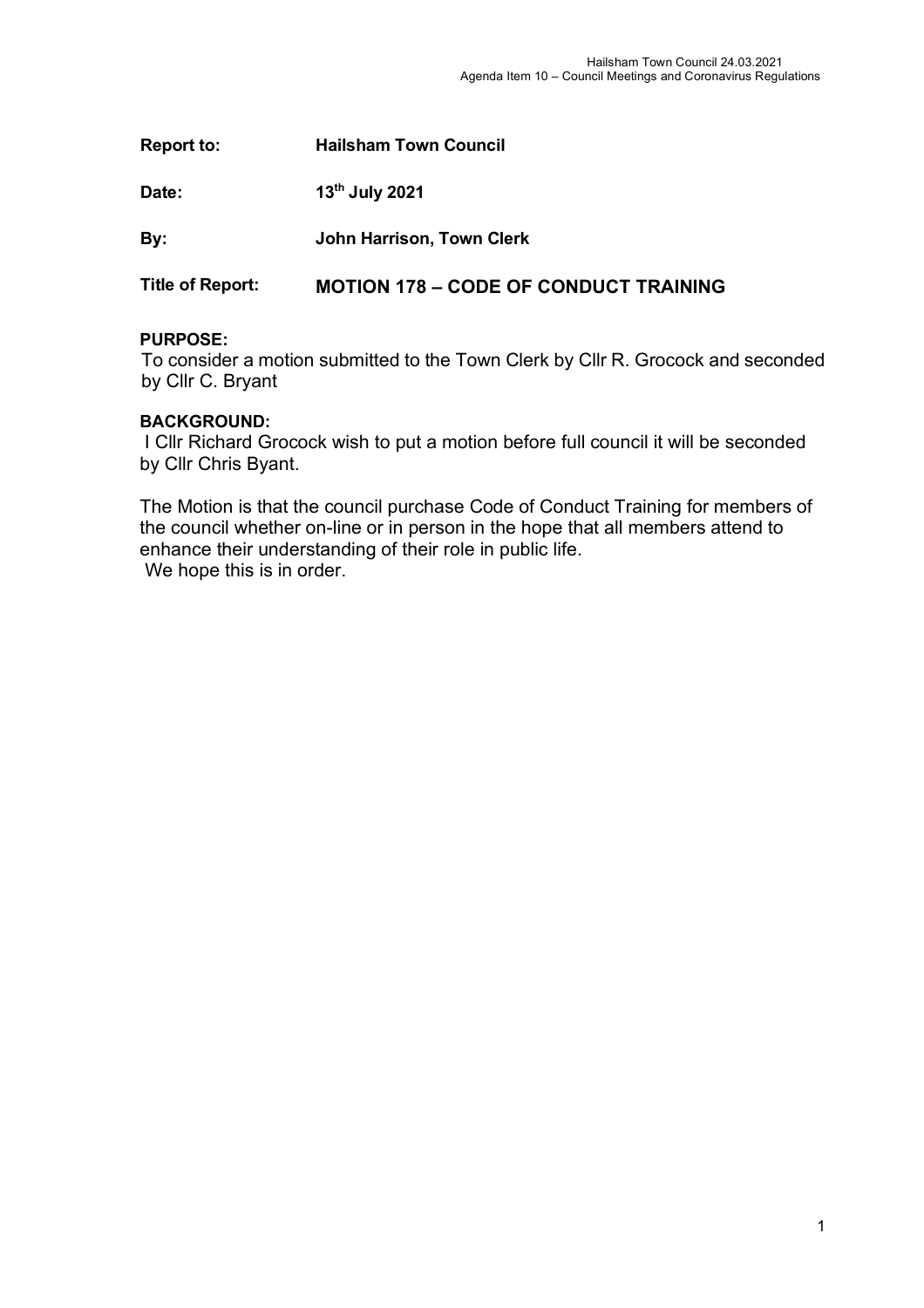| <b>Report to:</b>       | <b>Hailsham Town Council</b>                                                                      |
|-------------------------|---------------------------------------------------------------------------------------------------|
| Date:                   | 13th July 2021                                                                                    |
| By:                     | <b>John Harrison, Town Clerk</b>                                                                  |
| <b>Title of Report:</b> | <b>PROPOSED DEVELOPMENTS IN SOUTH HAILSHAM &amp;</b><br><b>PROPOSED STREET LIGHTING PROVISION</b> |

#### **PURPOSE:**

To consider a proposal from East Sussex County Council Highways

#### **BACKGROUND Email received 8th June 2021**

I am sure you are very aware of the proposed major housing developments located east and west of Coldthorn Lane, at Cuckoo Fields, and at Summerhill west of Ersham Road – circa 910 homes with potentially another 200 at Cuckoo Fields currently being considered by Wealden DC.

The roads which will provide access to these developments will require upgrading and improvement resulting in significant changes to the look, feel and character of the area. As the highway authority we need to ensure that such changes are safe for all road users, especially vulnerable users such as cyclists and pedestrians. The expectation is both Ersham Road and Station Road will have many more pedestrians and cyclists (to/from the Cuckoo Trail and the neighbouring developments) where currently such users are very few in number.

On busy roads to help achieve a safer environment at night , especially for vulnerable road users, we would look to the developer to install a system of street lighting as part of the required highway works. On Ersham Road this would mean providing a continuous system of lighting extending from the A295 southwards to the Cuckoo Trail; and on Station Road extending the existing system of lighting southwards to south of Old Swan Lane.

We are very conscious of the impact street lighting may have, especially where there may be no lighting at present. Also because ESCC would adopt any new highway street lighting on Ersham Road and Station Road there is scope for the County Council to take over some of the Town Council maintained lighting. We would therefore welcome your initial thoughts and wishes with regard to street lighting with a view to holding a future meeting with you and representatives of East Sussex Highways Street Lighting Team.

For your information I have attached the preliminary highway design proposals showing the Cuckoo Fields development accesses proposed off Ersham Road and Station Road. Please note that part of the proposals for Ersham Road include the provision of a continuous footway northwards to Coldthorn Lane.

# **Email received 28th June 2021**